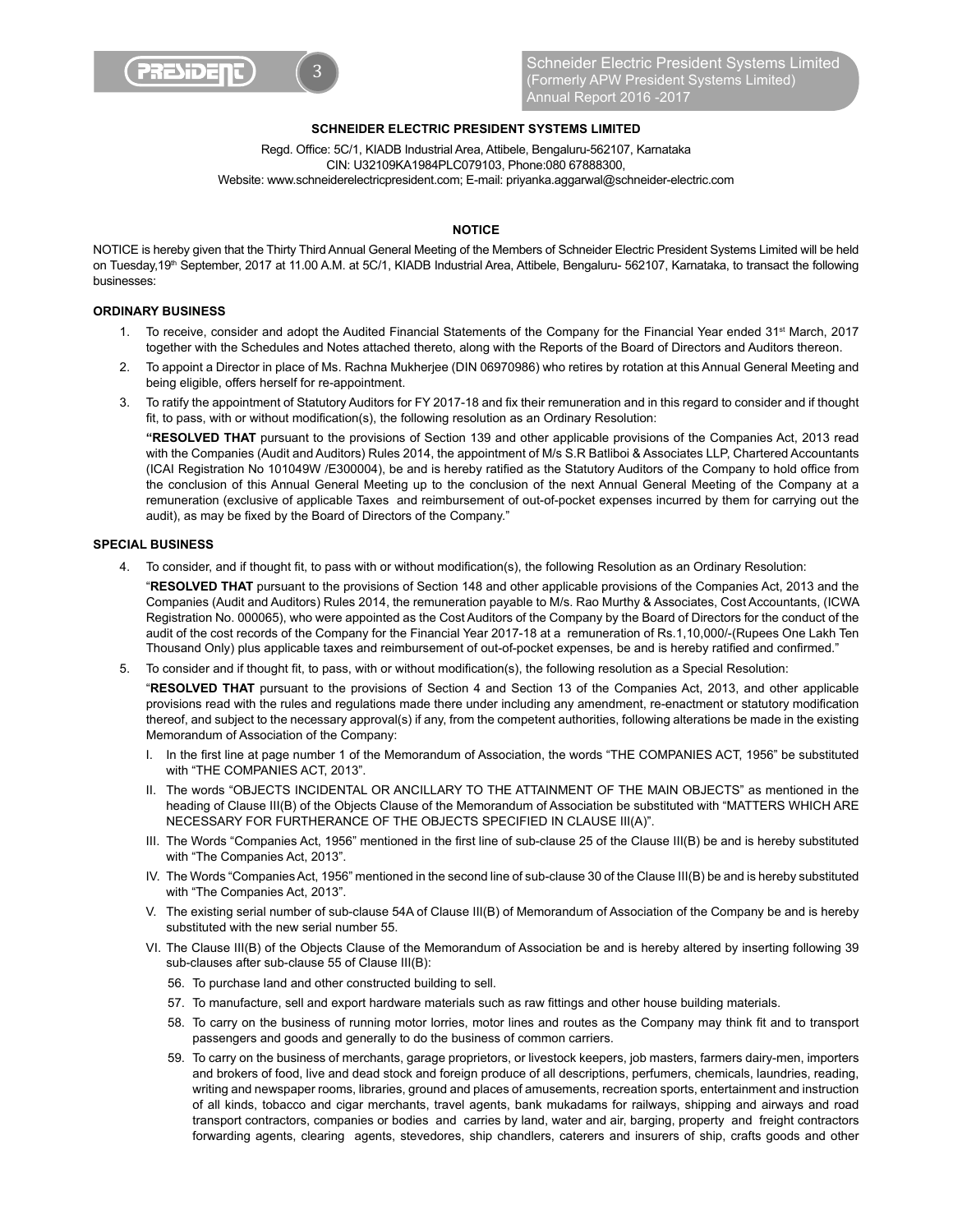4 **PRESIDE** 

property, theatrical and opera box office owners, ship proprietors, cinema exhibitors, producers and distributors and merchants, and to carry on the business of swimming pools, playing of launches and boats.

- 60. To carry on the business as manufacturers of and dealers in all types of valves, pumps and engineering products of all types, machinery and machinery parts, spare parts, instrumentation and systems and machinery generally to import and export such items and/or to deal and trade in them.
- 61. To carry on the business of manufacturers or dealers in calculating machine, computers, cleaners, sewing and printing machines, air-conditioning equipments, air- conditioners, refrigerators, coolers, ice-cream manufacturing machinery, typewriters and to maintain air-conditioned go downs for storage of goods.
- 62. To manufacture and deal in refrigerators, coolants, ice manufacturers and heavy water, mineral water.
- 63. To carry on business as merchants, traders, commission agents buying and selling agents, brokers, adatias, buyers, sellers, importers, exporters, dealers, collectors in India or elsewhere and to import, export, buy, sell, barter, extent, pledge, mortgage, advance upon.
- 64. To carry on the business of manufacturers of or dealers in tractors, automobile, earth-moving equipment's internal combustion engines, boilers, locomotives and compressors.
- 65. To manufacture and or deal in automobile parts, spare parts and components of machineries and to act as agents for manufacture of various parts and components.
- 66. To carry on the business of iron founders, makers of scientific industrial and surgical instruments, mechanical engineers and manufacturers of agricultural implements and other machinery, steel casting and forgings and malleable iron and steel castings, tool makers, brass founders, metal workers, boiler makers, mill wrights, machinists iron and steel convertors, smiths, wood workers, builders, printers, metallurgists, electrical engineers, water supply engineers, gas makers, farmers, printers, carriers and merchants and to buy, sell, manufacture, repair, convert, alter, let on hire and deal in machinery, implements, rolling stock and hardware of all kinds.
- 67. To carry on the business of electrical engineers, electricians, contractors, manufacturers, constructors, suppliers of and dealers in electric and other appliances electric motors, fans, amps, furnaces, household appliances, batteries, cables wire lines, dry- cells, accumulators lamp and to manufacture and deal in all apparatus and things required or capable of being used in connection with the generation, distribution, supply accumulation, and employment of electricity, including in the terms electricity all powers that may be directly or indirectly there from or may be incidentally hereafter discovered in dealing with electricity.
- 68. To carry on the trade or business of manufacturing, assembling, building, selling, reselling, exchanging, altering, importing, exporting, hiring, letting on hire or distributing, or dealing in railway carriages, wagons, carts, vehicles, rolling stock and conveyance of all kinds, whether for plant and all machinery materials and things applicable or any of the things hereinbefore specified to coal proprietors railway and other companies and respectively whether belonging to this Company or not and selling, exchanging and otherwise dealing in the same respectively.
- 69. To carry on the business of machinists, makers of machinery, manufacturers of pressed boards, mechanical engineers, marine engineers, iron founders, brass founders, iron and steel converters, metallurgists, smiths and wood workers, iron masters, steel makers, blast furnace proprietors, repairers, boiler makers, smiths, sandblast proprietors, consulting engineers, electrical engineers, asbestos manufacturers, japanners, annealers, enamellers, electric and chromium platers, polishers, painters, garage proprietors, black smiths, locksmiths, iron mongers, alloy makers, metal platers, wire weavers and to buy, sell, manufacture, repair, alter, let on hire and deal in plant, machinery, tools, implements, utensils, rolling stock and hardware of all kinds.
- 70. To carry on business of suppliers and dealers in all types of machinery and intended for use in foundry and treatment of metals.
- 71. To carry on the business of manufacturers of, dealers in glass products, including sheet and plate glass, optical glass, glass wool and laboratory ware.
- 72. To carry on the business of manufacturers of, dealers in industrial machinery of all types, including bearings, speed reduction units, pumps, machine tools and agricultural machinery and earth moving machinery including road rollers, bulldozers, dumpers, scarpers, loaders, showels and drag lines and light engineering goods such as cycles and sewing machines and their components.
- 73. To carry on the business of manufacturers of, dealers in ferrous or non-ferrous metals, including iron and steel, aluminium, brass, tin, nickel, special steels and their products.
- 74. To carry on business as manufacturers, dealers, stockiest, importers and exporters of engineering, drawing sets, building hardware, steel rules, measuring tapes, cutting tools, hand tools, precision measuring tools, machine tools, garage tools, hardware tools, instruments, apparatus and other machinery, plant, equipment, articles, appliances, their components, parts, accessories and allied things.
- 75. To carry on the business as manufacturers, dealers, stockiest, exporters and importers of tools, nuts, nails, rivets, hinges, hooks and all other hardware items of all types and description.
- 76. To carry on business of manufacturers, dealers, stockiest of all metals, machinery parts, moulds, press tools, jigs, fixtures, injections and compression mouldings, steel products, automobile parts and spare parts and spares of all kinds of machinery.
- 77. To carry on the business of iron founders, mechanical engineers, marine engineers, brass founders, iron and steel converters, metallurgists, smiths and wood workers, iron masters, steel makers, blast furnaces proprietors, repairers,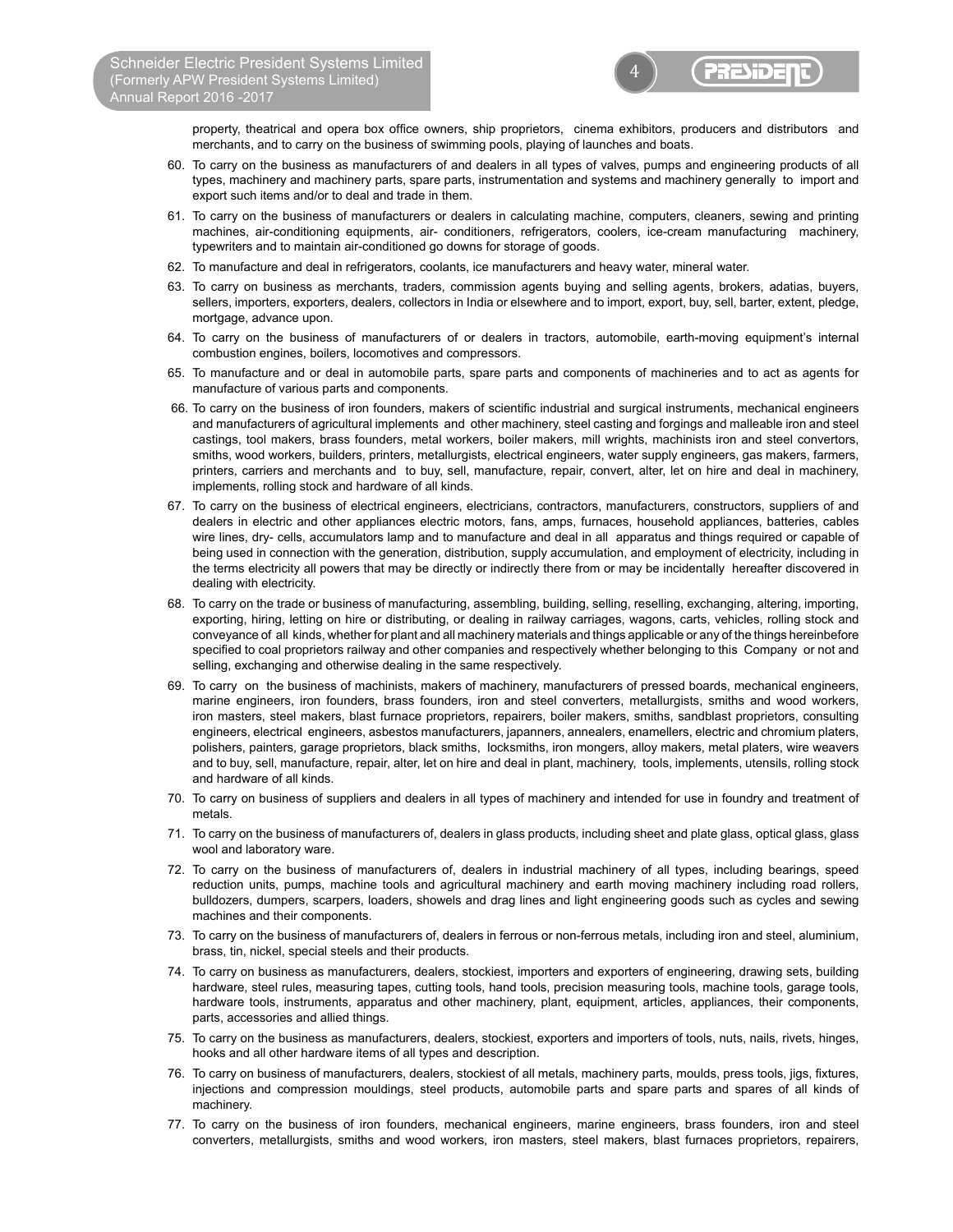

boiler makers, smiths, sandblast proprietors, asbestos manufacturers, enamellers, electric and chromium platers, painters, tin smiths, lock smiths, wire weavers, consulting engineers and electrical engineers.

- 78. To carry on business as manufacturers, stockiest, importers, exporters, repairers and dealers in dynamos, motors, armatures, magnets, batteries, conductors, insulators, transformers, converters, switch boards, coolers engines, guns, process insulating materials and generally electrical plant, appliances and supplies of every description.
- 79. To carry on business as dealers, stockiest, importers and exporters of general goods, suppliers, commission agents, and clearing and forwarding agents, to carry on all or any of the businesses of wholesale and retail in all kinds of merchandise such as textile yarn, steel, spices, dry-fruits, chemicals, dyes and chemicals, grains.
- 80. To carry on business as manufacturers of or dealers in, or as stockiest, importers and exporters of packaging materials, cartons, boxes and cases made of paper, boards, wood, glass, plastic, pulp, cellulose films, polythene rubber, metal foils, gelatin, tin, flexible, treated, laminated or other materials.
- 81. To carry on business as manufacturers of or dealers in or as stockiest, importers and exporters of bottles, jars, fibers, boxes, corrugated containers, aluminum foils of all types, wooden drums, packing cases, rods, wires ropes, strips, conductors, equipment required for generation distribution and transmission of electric energy cables, motors fans, lamps, furnaces batteries, accumulators.
- 82. To acquire by concessions, grant, purchase, barter, lease, license or otherwise sell either absolutely or conditionally and either solely or jointly with other, any houses lands, farms, water-rights, way leaves, privileges, rights and hereditament and other moveable and immoveable property of any description, in India or elsewhere.
- 83. To carry on the business as manufacturers of or dealers in or as stockiest, importers and exporters of audio meters, hearing aids, surgical instruments including artery forceps, retractors, hooks, polythene tubing's, suction tubes, suction cannulas, operating surgical microscopes, electrony stenographic equipment including photo electric cell apparatus, bronchscopes, resophagescopes, laryngoscope apparatus for micro laryngeal surgery, cauterization apparatus and/or ficial narcs stipulation.
- 84. To act as executors, administrators, attorneys, nominees and agents and to exercise all the Power of custodian and trust corporations.
- 85. To take on lease exchange or otherwise deal in lands, buildings, hereditaments of any tenure of freehold for residential or business purposes.
- 86. To acquire, hold or deal in stocks, shares, debentures, securities.
- 87. To procure or develop and supply patents, inventions, models, designs, scientific or industrial formulae or processes.
- 88. To procure, develop and supply technical know-how for the manufacture or processing of goods, materials or in installation or erection of machinery or plant for such manufacture or processing, or in the working of mines, oil wells or other sources of mineral deposits, or in search for discovery or testing of mineral deposits, or in carrying out any operation, relating to agriculture, animal husbandry, dairy or poultry farming forestry or fishing or rendering services in connection with the provision of such technical know-how.
- 89. To carry on the profession of consultants on management, taxation, financial, employment, engineering, industrial and technical matters to industry and business of and to act as employment agents, to carry on the business of printing and publishing books, magazines, journals and newspapers and to act as agents in connection therewith.
- 90. To undertake or arrange for the writing and publication of books, magazines, journals or pamphlets on subjects relating to trade, commerce, industry, agriculture, banking, insurance, investments, taxation, finance, economic, law and other subjects.
- 91. To undertake or promote research in economic, fiscal, commercial, financial, technical and scientific problems.
- 92. To sell, buy or contract for the purchase or sale of raw materials and manufactured or partly manufactured goods and dyes, chemicals, liquids, pastes, powders and things necessary or useful for dyeing, printing, combing, bleaching, pressing, spinning, weaving and manufacturing purposes and required during the business of the Company.
- 93. To carry on the business of exporters and importers and to sell, purchase, export, prepare for market and otherwise deal in all kinds of merchandise, articles and things produced by the Company.
- 94. To manufacture and acquire dyes, chemicals and auxiliaries and to sell it in the local market and also to export."
- VII. Whole of the other objects for which the Company is established as mentioned in Clause III(C) of the Objects Clause of the Memorandum of Association starting from 55 to 134 be and is hereby deleted.
- VIII. The existing Clause IV of the Liability Clause of Memorandum of Association of the Company be and is hereby substituted with the following:

"The Liability of the Members is limited and the liability is limited to the amount unpaid, if any, on the shares held by them."

- **RESOLVED FURTHER THAT** the Board of Directors of the Company be and is hereby authorized to do all such acts, deeds, matters and things as may be necessary, proper and expedient to give effect to this resolution."
- 6. To consider and if thought fit, to pass, with or without modification(s), the following resolution as a Special Resolution:

 "**RESOLVED THAT** pursuant to the provisions of Section 5 and Section 14 of the Companies Act, 2013, and other applicable provisions read with the rules and regulations made there under including any amendment, re-enactment or statutory modification thereof, the new set of Articles of Association, be and are hereby approved and adopted in substitution for, and to the exclusion of, the existing Articles of Association of the Company.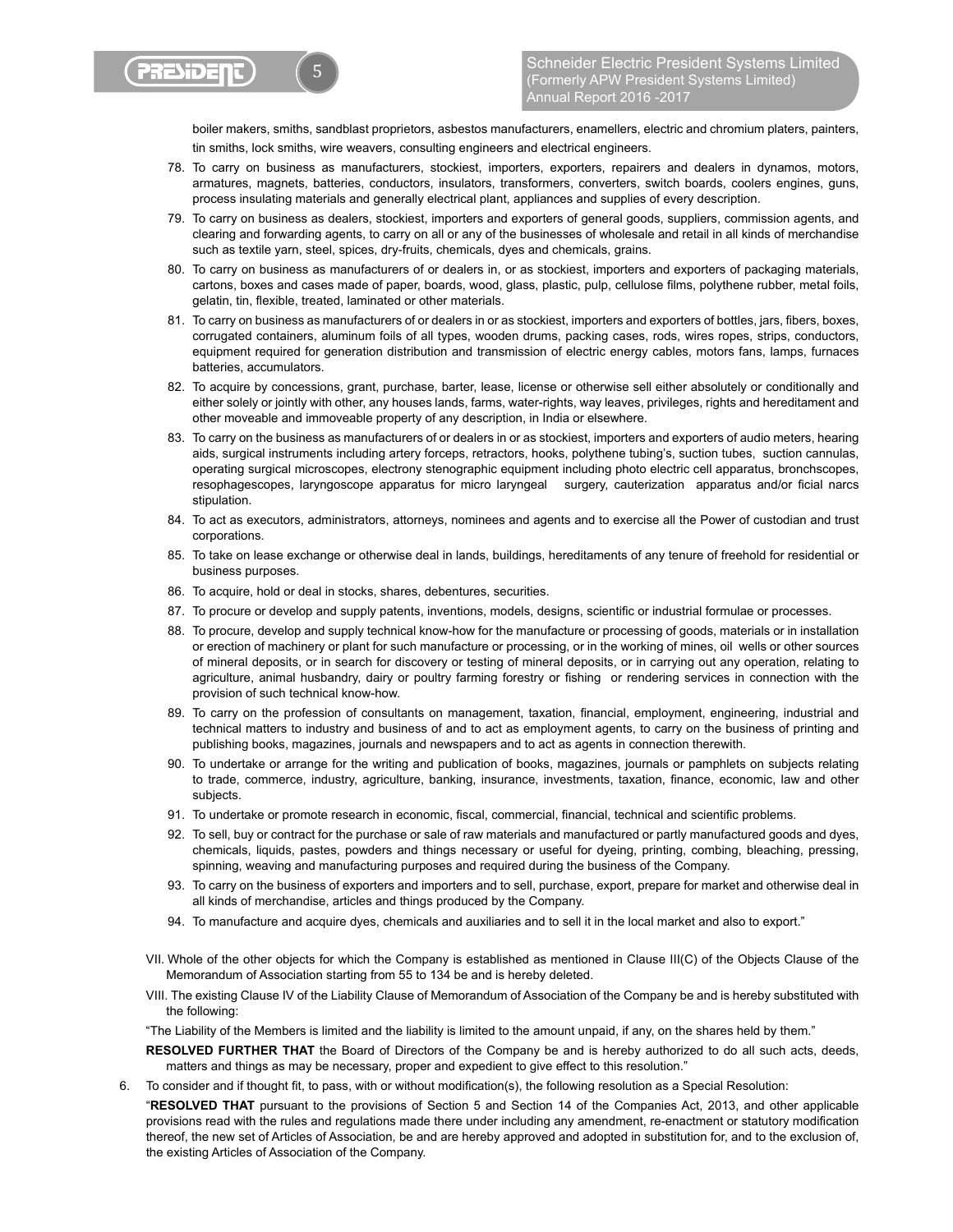

 **RESOLVED FURTHER THAT** the Board of Directors of the Company be and is hereby authorized to do all such acts, deeds, matters and things as may be necessary, proper and expedient to give effect to this resolution."

7. To consider, and if thought fit, to pass with or without modification(s), the following resolution as a Special Resolution:

 "**RESOLVED THAT** in accordance with the provisions of Section 67 and other applicable provisions of the Companies Act, 2013 and the rules, regulations, circulars, guidelines prescribed by any other authority, from time to time, to the extent applicable, approval of the Shareholders be and is hereby accorded to participate in the Worldwide Employee Share Ownership Plan (WESOP) Scheme (the Scheme) of the Ultimate Holding Company, Schneider Electric SE, France and to ratify the financial assistance provided by the Company pursuant to the Scheme to the employees of the Company during the year 2016-17.

RESOLVED FURTHER THAT the Board be and is hereby authorized to make modification(s), suspend, withdraw or revive the Scheme as suggested by Schneider Electric SE, France, from time to time, and to approve, support by means of financial assistance or any other kind of support for the benefit of such person(s) who are/will be in the employment of the Company including Managing Director, Whole-time Director(s), Executive Director(s), Key Managerial Personnel of the Company and to approve such number of shares and at such price, in such manner, during such period in one or more tranches as it may deem fit under the Scheme.

**RESOLVED FURTHER THAT** the Board be and is hereby authorized to delegate all or any of its powers to any Committee of Directors of the Company or to any officer of the Company to give effect to this Resolution and to do all such acts, deeds, matters and things as it may in its absolute discretion deem necessary and to settle any question, difficulty or doubt, whatsoever, as may arise with respect to the Scheme."

Frightered Office: Plot 5C/1, **Example 20 and Secure 1: Privanka Aggarwal**<br>Thanks and Mustrial Area, Attibele, **All and Secure 2: All and Secure 2: All and Secure 2: All and Secure 2: Al** KIADB Industrial Area, Attibele, Bengaluru -562107, Karnataka ACS: 29587

Place: Gurugram **By Order of the Board of Directors For Schneider Electric President Systems Limited** 

> Address: B-64, 7<sup>th</sup> Floor, Eden Tower, Plot No. 20, Sector-5, Dwarka-110075, New Delhi

#### **Notes:**

**1. A MEMBER ENTITLED TO ATTEND AND VOTE AT THE MEETING, IS ENTITLED TO APPOINT ONE OR MORE PROXIES TO ATTEND AND VOTE ON A POLL ONLY INSTEAD OF HIMSELF/HERSELF AND THE PROXY NEED NOT BE A MEMBER OF THE COMPANY.**

A proxy form duly completed and stamped, must reach the Registered Office of the Company not less than 48 hours before the time for holding the aforesaid Meeting. A person can act as proxy on behalf of members not exceeding fifty (50) and holding in the aggregate not more than ten percent of the total share capital of the Company.

 Provided that a member holding more than ten percent, of the total share capital of the Company carrying voting rights may appoint a single person as proxy and such person shall not act as proxy for any other person or shareholder.

Proxies submitted on behalf of the companies, societies etc., must be supported by an appropriate resolution/authority, as applicable.

- 2. The Explanatory Statement pursuant to Section 102 of the Companies Act, 2013, setting out material facts relating to the business at items 4 to 7 of the Notice as set out above, is annexed hereto.
- 3. The Register of Members and Share Transfer Books of the Company will remain closed from Wednesday, 13<sup>th</sup> September, 2017 to Tuesday, 19<sup>th</sup> September, 2017 (both days inclusive).
- 4. The Register of Directors and Key Managerial Personnel and their Shareholding and Register of Contracts or Arrangements in which Directors are interested, will be available for inspection by the members at the Annual General Meeting.
- 5. Pursuant to the provisions of Section 124 of the Companies Act, 2013 (corresponding Section 205A of the Companies Act,1956), unclaimed dividend for the Financial Year ended 31<sup>st</sup> March, 2009 was transferred to the Investors Education and Protection Fund (IEPF) established by the Central Government.
- 6. Members are requested to intimate immediately change of address, if any, to the Company's Registrar and Transfer Agents or Depository Participant, as the case may be.
- 7. Members are requested to bring their copy of the Annual Report to the Annual General Meeting. Members/ Proxies should bring the Attendance Slip to the Meeting duly filled in, for attending the Meeting.
- 8. Members, who hold shares under more than one folio in name(s) in the same order, are requested to send the relative Share Certificate(s) to the Company's Registrar and Transfer Agents for consolidating the holdings into one account. The Share Certificate(s) will be returned after consolidation.
- 9. Pursuant to Section 72 of the Companies Act, 2013, Members who hold shares in the physical form can nominate a person in respect of all the shares held by them singly or jointly. Members who hold shares in single name are advised, in their own interest, to avail of the nomination facility. Members holding shares in the dematerialized form may contact their Depository Participant for recording the nomination in respect of their holdings.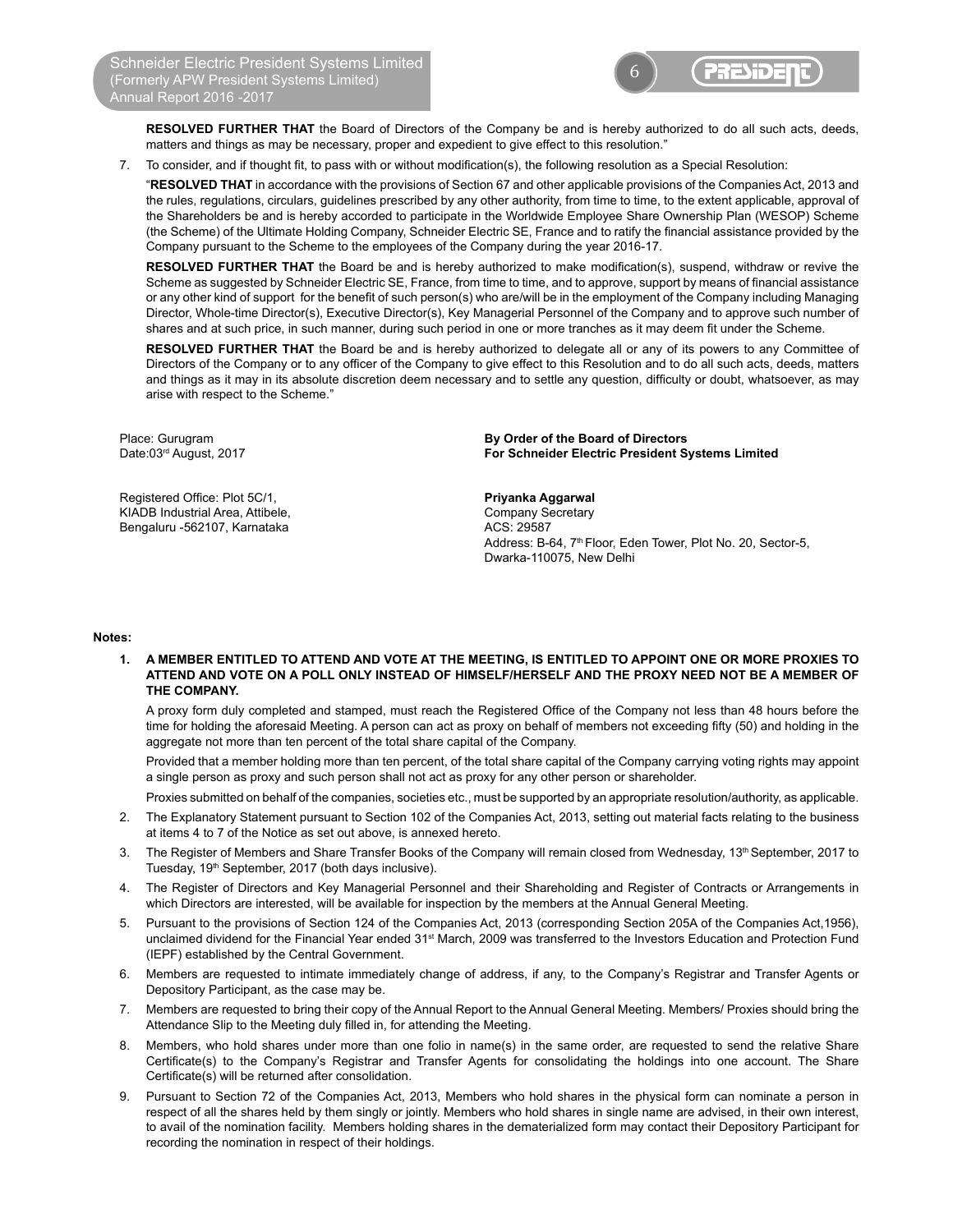

10. All documents, transfers and other communications in relation thereto should be addressed directly to the Company's Registrar & Share Transfer Agents, at the address mentioned below:

 Universal Capital Securities Private Limited 21, Shakil Nivas, Mahakali Caves Road, Andheri (E) Mumbai 400 093 Telephone: +91-22-28207203-05 Fax: +91- 22-28207207 E-mail: karlekar@unisec.in

Contact Person: Mr. Rajesh Karlekar/ Mr. Ravi Utekar

- 11. Details in respect of the Director seeking re-appointment at the Annual General Meeting, forms integral part of the Notice. The Director has furnished the requisite declarations for her re-appointment.
- 12. Electronic copy of the Annual Report for the year 2016-17 is being sent to all the members whose email IDs are registered with the Company/Depository Participants(s) for communication purposes unless any member has requested for a hard copy of the same. For members who have not registered their email address, physical copies of the Annual Report for the year 2016-17 is being sent to them in the permitted mode.
- 13. Members may also note that the Notice of the Annual General Meeting and the Annual Report for the year 2016-17 will also be available on the Company's website www.schneiderelectricpresident.com and NSDL e-voting website for their download. The physical copies of the aforesaid documents will also be available at the Company's Registered Office in Bengaluru for inspection during normal business hours on working days. Even after registering for e-communication, members are entitled to receive such communication in physical form, free of cost, upon making a request for the same. For any communication, the shareholders may also send requests to the Company Secretary at email id: privanka.aggarwal@schneider-electric.com
- 14. Voting through Electronic Means- Remote E-Voting
	- I. In compliance with provisions of Section 108 of the Companies Act, 2013 and Rule 20 of the Companies (Management and Administration) Rules, 2014 as substituted by the Companies (Management and Administration) Amendment Rules, 2015, (including any statutory modification(s) or re-enactment thereof, for the time being in force), the Company is pleased to provide Members with a facility to exercise their right to vote at the 33<sup>rd</sup> Annual General Meeting (AGM) by electronic means and the businesses may be transacted through e-Voting Services. The facility of casting the votes by the members using an electronic voting system from a place other than venue of the AGM ("remote e-voting) will be provided by National Securities Depository Limited (NSDL).
	- II. The facility for voting through Poll Paper shall be made available at the AGM and the members attending the meeting who have not cast their vote by remote e-voting shall be able to exercise their right at the meeting through Poll Paper.
	- III. Members who have cast their vote by remote e-voting prior to the AGM may also attend AGM but shall not be entitled to cast their vote again.
	- IV. The remote e-voting period commences on 16th September, 2017 (9.00 A.M.) and ends on 18th September, 2017 (5.00 P.M.). During this period, shareholders of the Company holding shares either in physical form or in dematerialized form as on the cutoff date (record date) of  $12<sup>th</sup>$  September, 2017 may cast their vote electronically. The e-voting module shall also be disabled by NSDL for voting thereafter. Once the vote on a resolution is cast by the shareholder, the shareholder shall not be allowed to change it subsequently.
	- V. Any person who acquires shares of the Company and becomes member of the Company after dispatch of Notice of AGM and holding shares as of the cut-off date i.e. 12<sup>th</sup> September, 2017 can obtain the login ID and password by sending a request at evoting@nsdl.co.in. However, if you are already registered with NSDL for remote e-voting then you can use your existing user ID and password/PIN for casting your vote. If you forgot your password, you can reset your password by using "Forgot User Details/Password" option available on www.evoting.nsdl.com
	- VI. Members whose name appears in the Register of Members or in the Register of Beneficial Owners maintained by the Depositories as on the cut-off date i.e. 12<sup>th</sup> September, 2017 only shall be entitled to avail the facility of remote e-voting and vote at the AGM through Poll Paper.
	- VII. The instructions for remote e-voting are as under:
		- A. Members whose shareholding is in the Dematerialization form and whose email address are registered with the Company/ Depository Participants will receive an email from NSDL informing user ID and Password:
			- 1. Open email and open PDF file viz; "Schneider remote e-voting.pdf" with your Client ID or Folio No. as password. The said PDF file contains your user ID and password/PIN for remote e-voting. Please note that the password is an initial password.
			- 2. Launch internet browser by typing the following URL: https://www.evoting.nsdl.com
			- 3. Click on Shareholder Login
			- 4. Put user ID and password as initial password/PIN noted in step (1) above. Click Login.
			- 5. Password change menu appears. Change the password/PIN with new password of your choice with minimum 8 digits/characters or combination thereof. Note new password. It is strongly recommended not to share your password with any other person and take utmost care to keep your password confidential.
			- 6. Home page of e-voting opens. Click on remote e-Voting: Active Voting Cycles.
			- 7. Select "EVEN" of Schneider Electric President Systems Limited.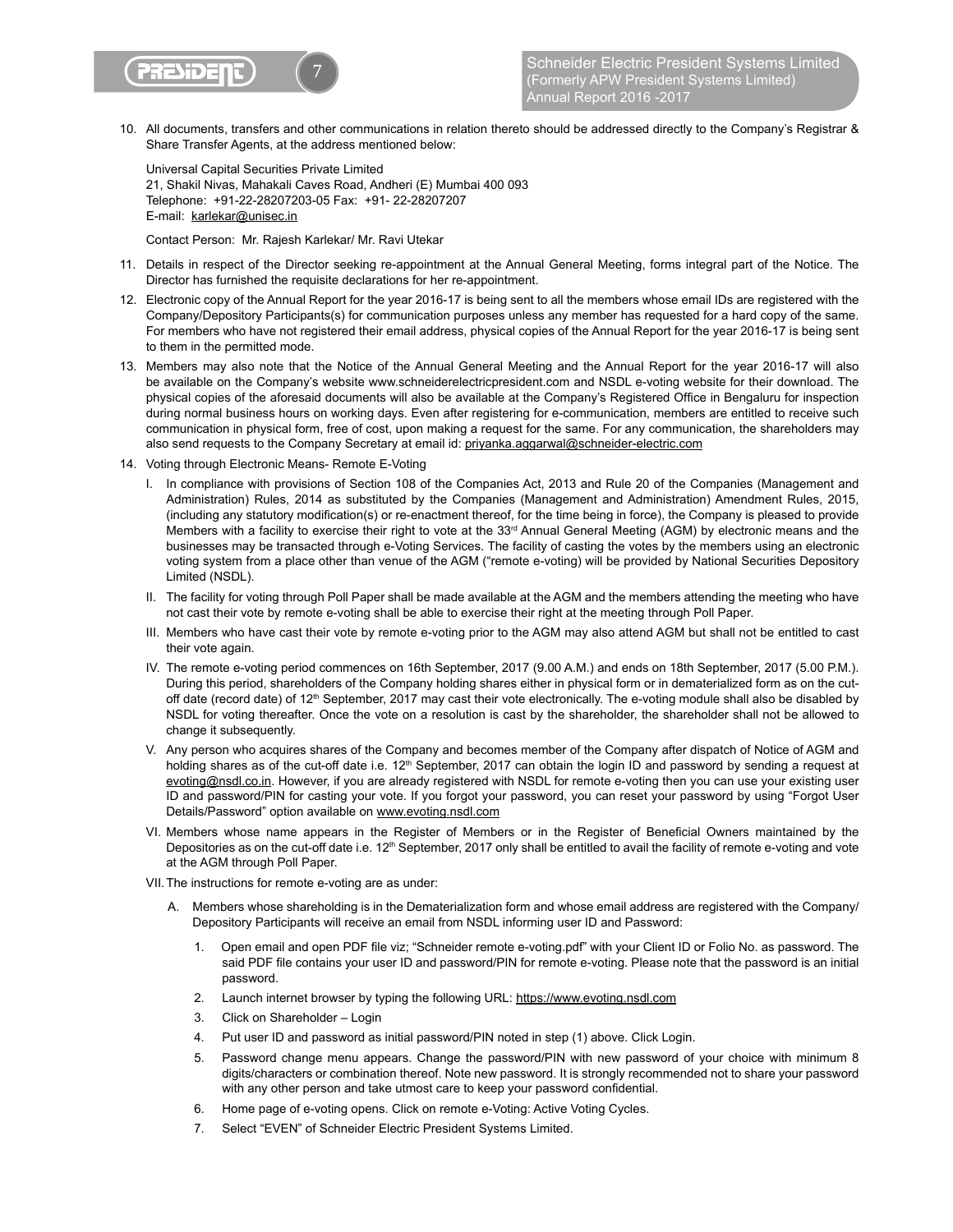

- 8. Now you are ready for e-voting as Cast Vote page opens.
- 9. Cast your vote by selecting appropriate option and click on "Submit" and also "Confirm" when prompted.
- 10. Upon confirmation, the message "Vote cast successfully" will be displayed.
- 11. Once you have voted on the resolution, you will not be allowed to modify your vote.
- 12. Institutional shareholders (i.e. other than individuals, HUF, NRI etc.) are required to send scanned copy (PDF/JPG Format) of the relevant Board Resolution/ Authority letter etc. together with attested specimen signature of the duly authorized signatory(ies) who are authorized to vote, to the Scrutinizer through e-mail to biswajit@adyanta.co.in with a copy marked to evoting@nsdl.co.in
- B. For Members whose shareholding is in the Dematerialization form and whose e-mail address are not registered with the Company/Depository Participants and the Members holding Shares in Physical form as well as those Members who have requested for a physical copy of the Notice and Annual Report, the following instruction may be noted:
	- 1. Initial password is provided as below/ at the bottom of the Attendance Slip for the AGM.
	- EVEN (Remote E Voting Event Number) USER ID PASSWORD/PIN
	- 2. Please follow all steps from instructions 2 to 12 of A above to cast vote.
- VIII. In case of any queries, you may refer the Frequently Asked Questions (FAQs) for Members and remote e-voting user manual for Members available at the Downloads section of https://www.evoting.nsdl.com or contact NSDL at the following toll free no. 1800-222-990.
- IX. Login to the remote e-voting website will be disabled upon five unsuccessful attempts to key in the correct password. In such an event, you will need to go through the "Forgot User Details/Password?" or "Physical User Reset Password?" option available on the site to reset the password.
- X. If you are already registered with NSDL for remote e-voting then you can use your existing user ID and password/PIN for casting your vote. If you forgot your password, you can reset your password by using "Forgot User Details/Password?" or "Physical User Reset Password?" option available on www.evoting.nsdl.com

In case Shareholders are holding shares in demat mode, USER-ID is the combination of (DPID+ClientID).

In case Shareholders are holding shares in physical mode, USER-ID is the combination of (Even No+Folio No).

- XI. You can also update your mobile number and e-mail id in the user profile details of the folio which may be used for sending future communication(s).
- XII. The voting rights of Members shall be in proportion to their shares of the Paid-Up equity share capital of the Company as on the cut-off date i.e. 12th September, 2017.
- XIII. Mr. Biswajit Ghosh, Practicing Company Secretary (FCS 8750 and CP 8239) has been appointed as the Scrutinizer to scrutinize the e-voting process in a fair and transparent manner.
- XIV. The Chairman shall, at the AGM, at the end of discussion on the resolutions on which voting is to be held, allow voting with the assistance of Scrutinizer, by use of poll paper for all those members who are present at the AGM but have not cast their votes by availing the remote e-voting facility.
- XV. The Scrutinizer shall immediately after the conclusion of voting at the AGM will count the votes casted at the meeting and thereafter unblock the votes casted through remote e-voting in the presence of at least two (2) witnesses not in the employment of the Company and make not later than 3 days of conclusion of AGM, a consolidated Scrutinizer's Report of the total votes casted in favor or against, if any, forthwith to the Chairman or a person authorized by him in writing who shall countersign the same and declare the results of the voting forthwith.
- XVI. The Results shall be declared on or after the AGM of the Company. The Results declared along with the Scrutinizer's Report shall be placed on the Company's website www.schneiderelectricpresident.com and on the website of NSDL immediately after declaration of results.
- 15. All documents referred to in the accompanying Notice and the Explanatory Statement shall be open for inspection at the Registered Office of the Company during normal business hours (9.00 am to 5.00 pm) on all working days, up to and including the date of the Annual General Meeting of the Company.
- 16. During the period beginning 24 hours before the time fixed for the commencement of the meeting and ending with the conclusion of the meeting, a member would be entitled to inspect the proxies lodged at any time during the business hours of the Company by giving not less than three days of notice in writing to the Company.
- 17. **Members who have not registered/updated their e-mail addresses with Universal Capital Securities Private Limited, if shares are held in physical mode or with their DPs, if shares are held in electronic mode, are requested to do so for receiving all future communications from the Company including Annual Reports, Notices, Circulars, etc., electronically.**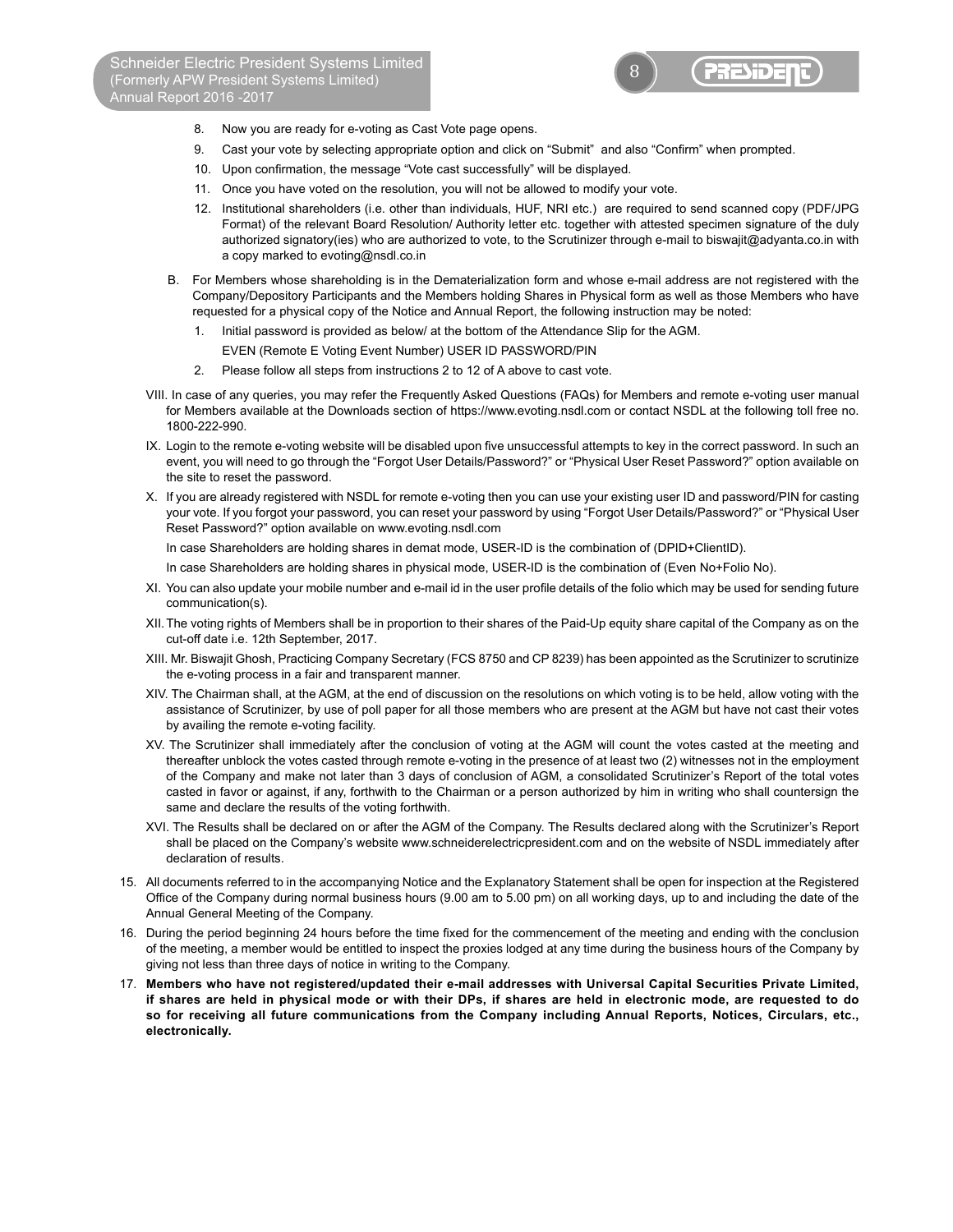

# **EXPLANATORY STATEMENT IN RESPECT OF THE SPECIAL BUSINESS PURSUANT TO SECTION 102 OF THE COMPANIES ACT, 2013**

As required by Section 102 of the Companies Act, 2013, the following Explanatory Statement sets out all material facts relating to the business at Items 4 to 7 of the accompanying Notice.

### **Resolution No. 4**

As per Rule 14 of Companies (Audit and Auditors) Rules 2014, the remuneration payable to the Cost Auditors is required to be ratified by the Shareholders.

Accordingly, the Board on the recommendation of the Audit Committee has approved the appointment of M/s. Rao Murthy & Associates, Cost Accountants, (ICWA Registration No. 000065) as Cost Auditors to conduct the audit of Cost records of the Company for the financial year 2017-18, at a remuneration of Rs.1,10,000 (Rupees One Lakh Ten Thousand Only) plus applicable taxes and reimbursement of out-of-pocket expenses.

None of the Directors, Key Managerial Personnel of the Company and their relatives are concerned or interested, financial or otherwise and do not have any conflict of interest in the Resolution.

The Board recommends the Resolution as set out in the accompanying Notice for your approval in the interest of the Company.

#### **Resolution No. 5**

In order to align the existing Memorandum of Association of the Company as per the Companies Act, 2013, the Board of Directors, at their meeting held on 03rd August, 2017, has approved the alteration in Memorandum of Association subject to the approval of the shareholders.

The draft of the amended Memorandum of Association proposed for approval, is available on the website of the Company i.e. www.schneiderelectricpresident.com and also available for inspection by the shareholders of the Company during normal business hours at the Registered office of the Company and copies thereof shall also be made available at the Registered Office of the Company and also at the place of the meeting on the meeting day.

In terms of Section 4 and 13 of the Companies Act, 2013, consent of the Members by way of Special Resolution is required for proposed amendments in the Memorandum of Association of the Company.

Your Directors commend passing of this resolution by way of a special resolution.

None of the Directors, Key Managerial Personnel of the Company and their relatives are concerned or interested, financial or otherwise and do not have any conflict of interest in the Resolution.

#### **Resolution No.6**

In order to align the existing Articles of Association of the Company as per the Companies Act, 2013, the Board of Directors, at their meeting held on 03rd August, 2017, has approved the alteration in Articles of Association subject to approval of the shareholders.

Accordingly, the draft of the new set of Articles proposed for approval is available on the website of the Company i.e. www.schneiderelectricpresident.com and also available for inspection by the shareholders of the Company during normal business hours at the Registered Office of the Company and copies thereof shall also be made available at the Registered Office of the Company and also at the place of the meeting on the meeting day.

In terms of Section 14 of the Companies Act, 2013, consent of the Members by way of special resolution is required for adoption of new set of Articles of Association of the Company.

Your Directors commend passing of this resolution by way of a special resolution.

None of the Directors, Key Managerial Personnel of the Company and their relatives are concerned or interested, financial or otherwise and do not have any conflict of interest in the Resolution.

#### **Resolution No. 7**

Schneider Electric, at the group level has an Employee Stock Option Scheme called Worldwide Employee Share Ownership Plan (WESOP) Scheme (the Scheme) whereby employees of the Schneider Group have the option to subscribe the shares of Schneider Electric SE, France ("SE France") as employees of the group company.

The Scheme is available in 32 Countries, covering approximately 1,21,000 employees of Schneider Electric. This evolution is due to Schneider Electric Group commitment to step up and to put an even greater part of our company in the hands of its employees so as to inculcate a sense of participation in the fortunes of the Company.

SE France is Ultimate Holding Company of your Company. Accordingly, employees of your Company are also entitled to subscribe shares of SE France.

Pursuant to Section 67 of the Companies Act, 2013, no public company shall give, whether directly or indirectly and whether by means of a loan, guarantee, the provision of security or otherwise, any financial assistance for the purpose of or in connection with, a purchase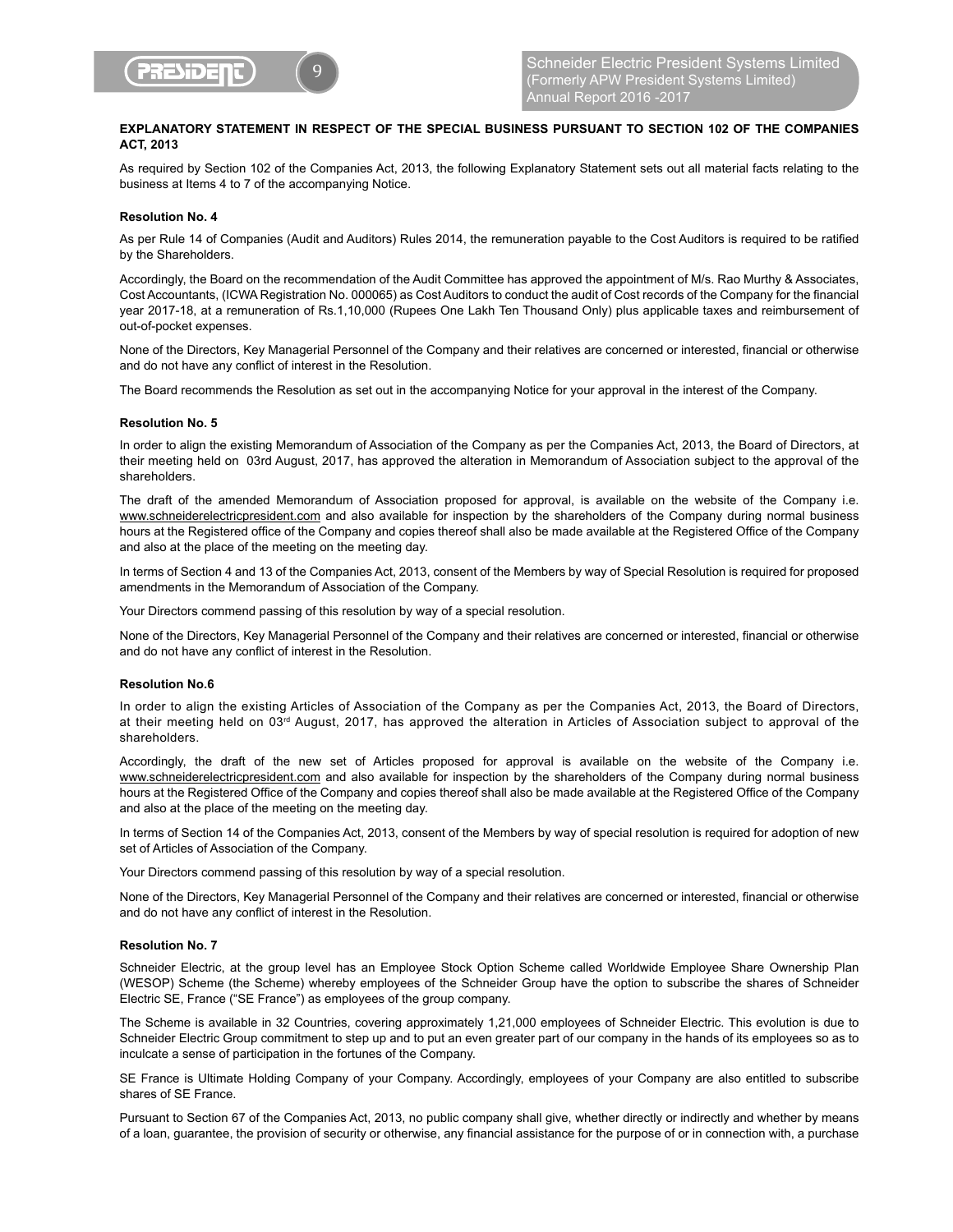

or subscription made or to be made, by any person of or for any shares in the company or in its holding company unless the same is approved by the Company through a special resolution.

Under the Scheme, since the employer makes a matching contribution up to a limit, the net gains to the employees are expected to be positive, subject to unforeseen circumstances. This scheme has been found to be very effective for retention of key talent and hence will benefit the Company.

The full scheme is available for inspection by the members at the Registered Office of the Company and on its website.

None of the Directors, Key Managerial Personnel except Mr. Damodar Kalavala and Ms. Priyanka Aggarwal of the Company and their relatives are concerned or interested, financial or otherwise and do not have any conflict of interest in the Resolution.

The Board recommends the Resolution as set out in the accompanying Notice for your approval in the interest of the Company.

Place: Gurugram **By Order of the Board of Directors** Date: 03rd August, 2017 **For Schneider Electric President Systems Limited**

Registered Office: Plot 5C/1, **Example 20 Figure 1 Priyanka Aggarwal** KIADB Industrial Area, Attibele, Company Secretary Bengaluru -562107, Karnataka ACS: 29587

Address: B-64, 7<sup>th</sup> Floor, Eden Tower, Plot No. 20, Sector-5, Dwarka-110075, New Delhi

## **Details of Director seeking re-appointment in the forthcoming Annual General Meeting**

| Name of Director                                                                        | Ms. Rachna Mukherjee                                                                                                                                                                                                                                                                      |
|-----------------------------------------------------------------------------------------|-------------------------------------------------------------------------------------------------------------------------------------------------------------------------------------------------------------------------------------------------------------------------------------------|
| Date of Birth                                                                           | 30/11/1962                                                                                                                                                                                                                                                                                |
| Date of Appointment                                                                     | 11/02/2015                                                                                                                                                                                                                                                                                |
| Qualification                                                                           | Electronics & Electrical Engineer                                                                                                                                                                                                                                                         |
| Expertise in specific functional area                                                   | Expert in areas of Talent Acquisition Management Career/Succession<br>Planning, Organization Capability and Change Management,<br>Leadership Development, Employee Engagement, Compensation,<br>Organization Design etc. She also has rich experience in managing<br><b>HR Operations</b> |
| List of Companies in which Directorship is held                                         | Schneider Electric India Private Limited.                                                                                                                                                                                                                                                 |
| Chairman/Member of the Committee (s) of Board of Directors of<br><b>Other Companies</b> | Member of Corporate Social Responsibility and Prevention of<br>Sexual Harassment Committee in Schneider Electric India Private<br>Limited                                                                                                                                                 |
| Committee Membership if any in Schneider Electric President<br><b>Systems Limited</b>   | Member of Nomination and Remuneration Committee                                                                                                                                                                                                                                           |
| No. of Shares held in the Company                                                       | <b>NIL</b>                                                                                                                                                                                                                                                                                |